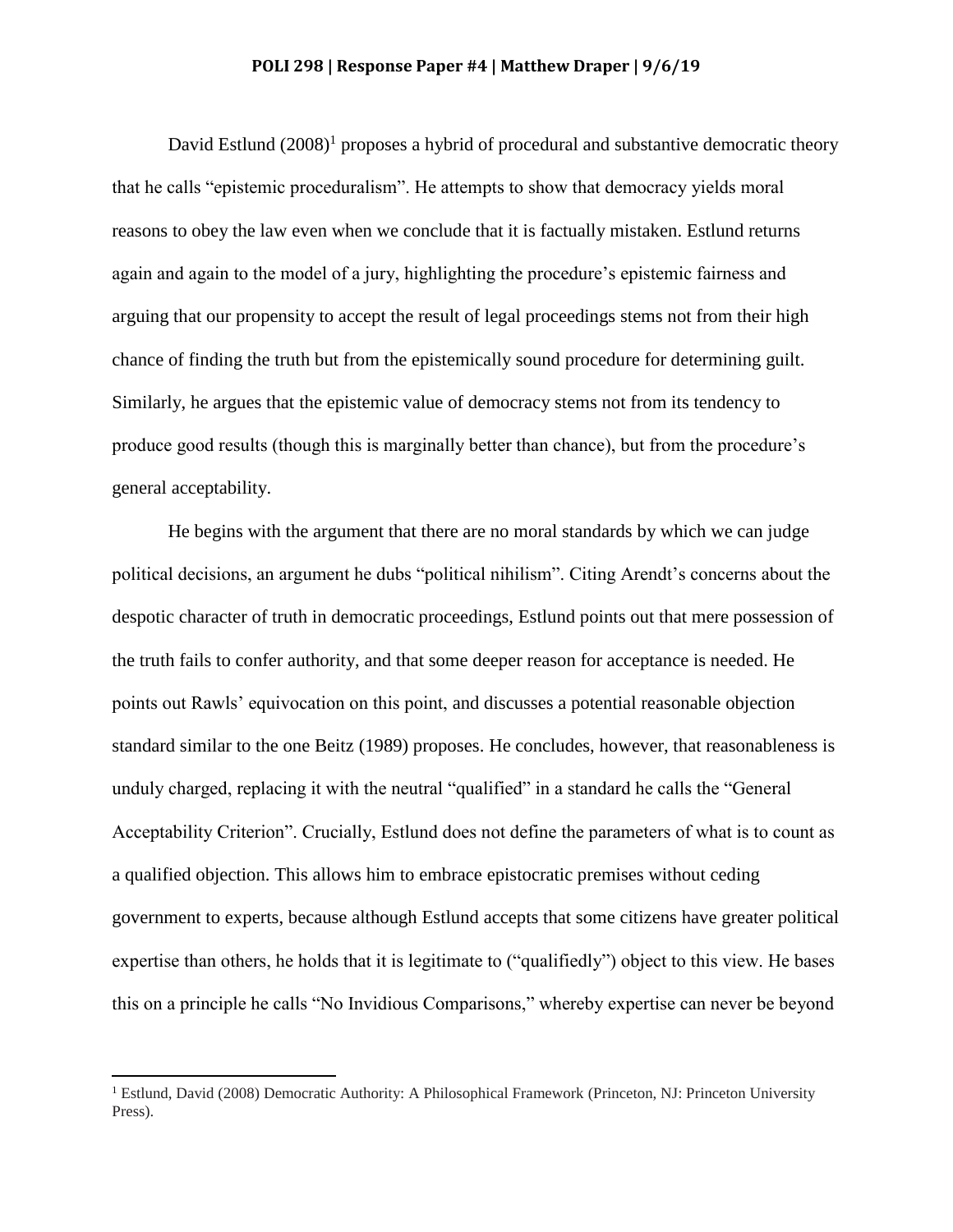qualified rejection because any putative expert who might be advanced would be subject to public controversy.

While Estlund thus banishes truth from political justification, he retains it in political procedure. This move blocks epistocracy without blocking epistemic arguments for democracy. Within the narrow ambit of "generally acceptable" procedures, Estlund advances a conception of legitimacy based on the absence of any potential qualified objections. On this basis, he argues that only democratically-produced laws can meet the general acceptability requirement, provided that the group is "insular", which he defines as the mutual recognition of one another's qualified rejection rights. He rejects wholly procedural and wholly substantive conceptions in favor of an "undogmatic substantive" position in which no doctrine can be relied on for justification unless it is "acceptable to reasonable citizens".<sup>2</sup>

Estlund goes on to show that purely procedural arguments provide an insufficient basis for fairness, which he defines as a combination of "anonymity" and "aggregativity". He argues that pure procedure cannot satisfy aggregativity (the promotion of the parties' collective interests) because retrospective procedural fairness requires that the aggregation actually occur in a temporal process. The preferences, in other words, have nothing to do with the procedure but are being smuggled in from the substantive exterior. On these grounds, he criticizes social choice theories for purporting to be purely procedural, arguing that social choice rules are *not* procedures in the sense required for retrospective fairness. He makes the further observation that preference anonymity itself is suspect, since "it is not absolutely clear that a person's identity can survive a dramatic change in their preference ranking" (78).

Similarly, he criticizes deliberative democratic theory for purporting to be purely procedural but actually importing substantive values. Specifically, he criticizes Habermas's

 $\overline{\phantom{a}}$ 

 $2$  I am almost certain that Estlund meant to write "qualified" here.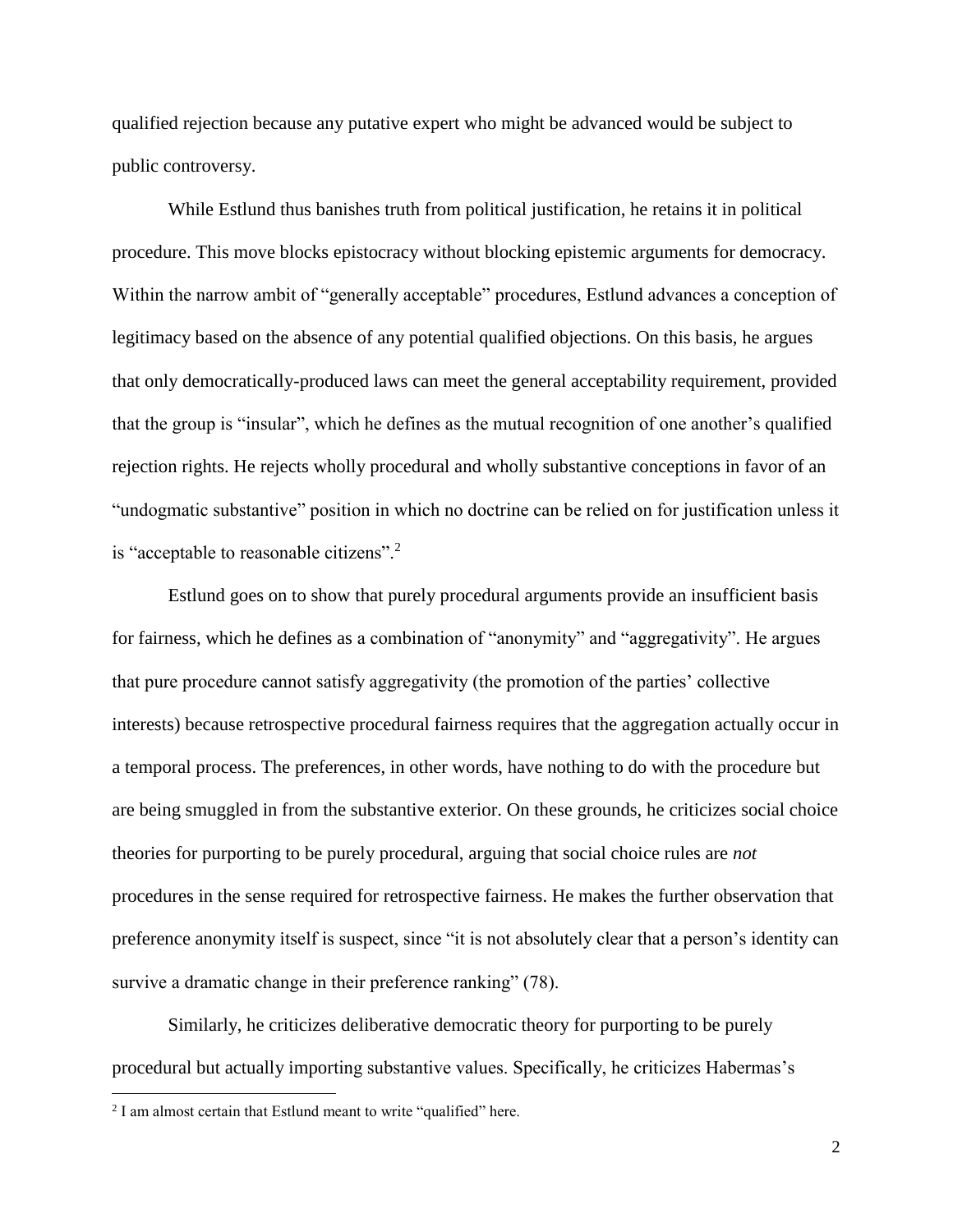foundation of legitimacy on hypothetical acceptability emerging from ideal deliberative procedures. Divorcing the justification from the actual procedure in this way, Estlund argues, introduces a substantive standard and thus undermining claims to pure procedure, thus dismissing Rawls and Cohen. He has more difficulty with Waldron's grounding of deliberation on the requirement for a fair hearing in large assemblies, but he manages to argue that the epistemic improvement resulting from this public deliberation is itself substantive.



Ultimately, Estlund argues that fairness is insufficient to justify majority rule. Comparing majority rule to flipping a coin, he locates our reasons for preferring the former in its better-thanrandom chance of being right. He thinks this is the strongest epistemic claim that can pass the general acceptability criterion. Estlund embraces the epistemic value of properly-arranged democratic institutions while rejecting epistemic claims about just outcomes or superior wisdom. He rejects what he calls "correctness theories" of legitimacy that assert an external standard for judging the justice of a proposed law, arguing that correctness theories cannot meet the qualified acceptability requirement because particular applications are bound to invite qualified disagreement.

By contrast, epistemic proceduralism will pass the criterion because it can call an outcome legitimate even when it is incorrect, because the epistemic value of the (imperfect) democratic procedure imbues it with legitimacy. The reasons given are "moral reasons to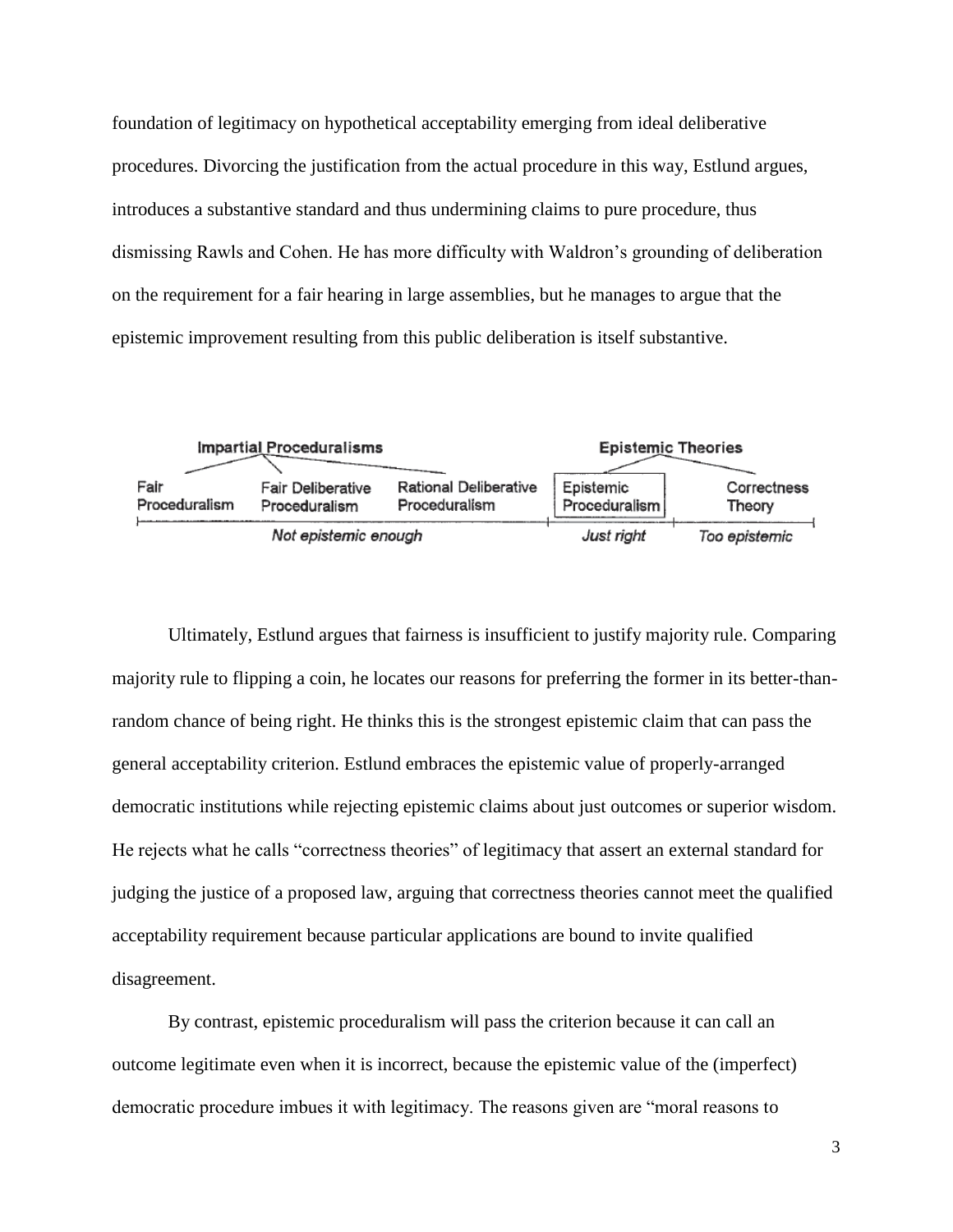comply, not epistemic reasons to obey" (106). This obedience is subject to limits, however, and while Estlund declines to explain exactly what these limits are, one limit he adverts to recalls Rawls's requirement that the democratic system itself remain free from threat, which would preclude majorities from disenfranchising minorities. He also refers to unjust punishments such as boiling in oil as the sort of thing that would go beyond the limits and strip government directives of their moral legitimacy.

Gerry Mackie  $(2011)^3$  questions Estlund's rout of fair proceduralism, arguing that a fair proceduralist need not retreat quite so far as Estlund proposes. While Estlund argues that intrinsic fairness is vitiated if a proposal appeals to voters' aims, Mackie responds that reference to aims *is* intrinsically procedural in the sense that each procedure must have inputs that embed such references. Mackie points out that the great virtue of democratic procedures (as opposed to, say, coin flips) is their *positive* responsiveness – they tend to do what the people want (rather than the opposite, for example). For Mackie (and *contra* Estlund) this responsiveness is intrinsic to voting procedure.

After rehearsing the May theorem, Mackie points out that the anonymity criterion is really intended to promote equality of voters rather than strict anonymity. Estlund's interpretation of this criterion insists on anonymity among alternatives rather than merely among voters. This, argues Mackie, would be to collapse the anonymity condition into the neutrality condition. He argues that epistemic proceduralism goes astray by failing to consider agenda formation. Citing Dahl's concept of procedural democracy, Mackie argues that agenda-setting is as vital to the decision process as outcome-decision, and he cites Tideman's observation that each collective decision inevitably encodes earlier collective decisions. The mathematical

 $\overline{a}$ 

<sup>3</sup> Mackie, Gerald. "The Values of Democratic Proceduralism". Irish Political Studies, Vol. 26, No. 4, 439–453, December 2011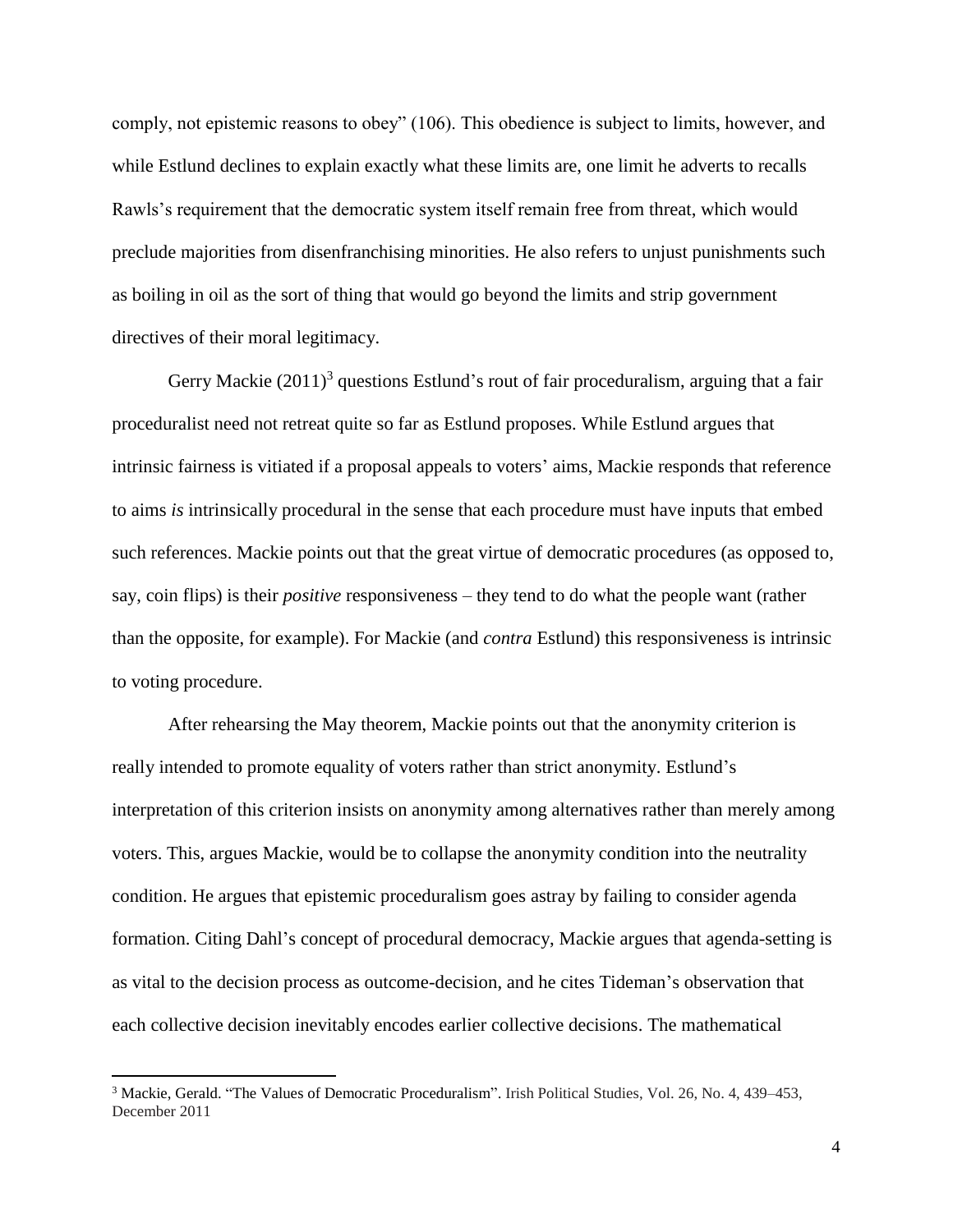intractability of this chain of collective decision would be challenging to model, but Mackie's argument explains our intuitions about coin flips and locates them at a particular point in the democratic process. We believe decisions made by chance to be fair only when the alternatives among which the random selection is being made are those resulting from an earlier (fair) collective choice procedure. This is of course aggregative, giving us reasons to doubt Estlund's account of the fair proceduralist's flight from substance.

Rather than refer to an intrinsic standard of justice that is epistemically approximated by democratic procedure, Mackie argues for an interpretation of voting as the selection of what is thought best by the most people. This approach relieves the burden of the noumenal by obviating the need for a (problematic because disputed) independent standard of justice. This Kelsenian move relies on subjective value judgments "grounded in wishes and fears" rather than an objective common good.<sup>4</sup> Mackie observes that democratic voting counters particularistic biases, and adverts to the possibility of justifying this substantive claim on the basis of democracy's propensity to produce outcomes that are "correct" by independent standards.

## Questions for Discussion

 $\overline{a}$ 

1. Does failing to define the parameters of the qualified acceptability requirement strain Estlund's argument? He rejects reasonableness as too specific and too laden, but rather than propose an alternative he settles for a neutral term whose content is to be filled in later (... "filled in by "reasonable" or some such thing" p. 41). Wouldn't the process of filling in the content of "qualified" look a lot like the process of proposing an expert ruler? In other words, wouldn't the proposal automatically fall victim to "qualified" objections? And if the general acceptability criterion can't actually be filled out in practice, what are the consequences for epistemic proceduralism? Estlund considers this objection on pp.60-61, but his argument seems circular.

<sup>&</sup>lt;sup>4</sup> Mackie cites Arrow on this point - Arrow explicitly dismisses the notion that 'there exists an objective social good defined independently of individual desires' (Arrow, 1963: 22) as Platonic realism." (442)